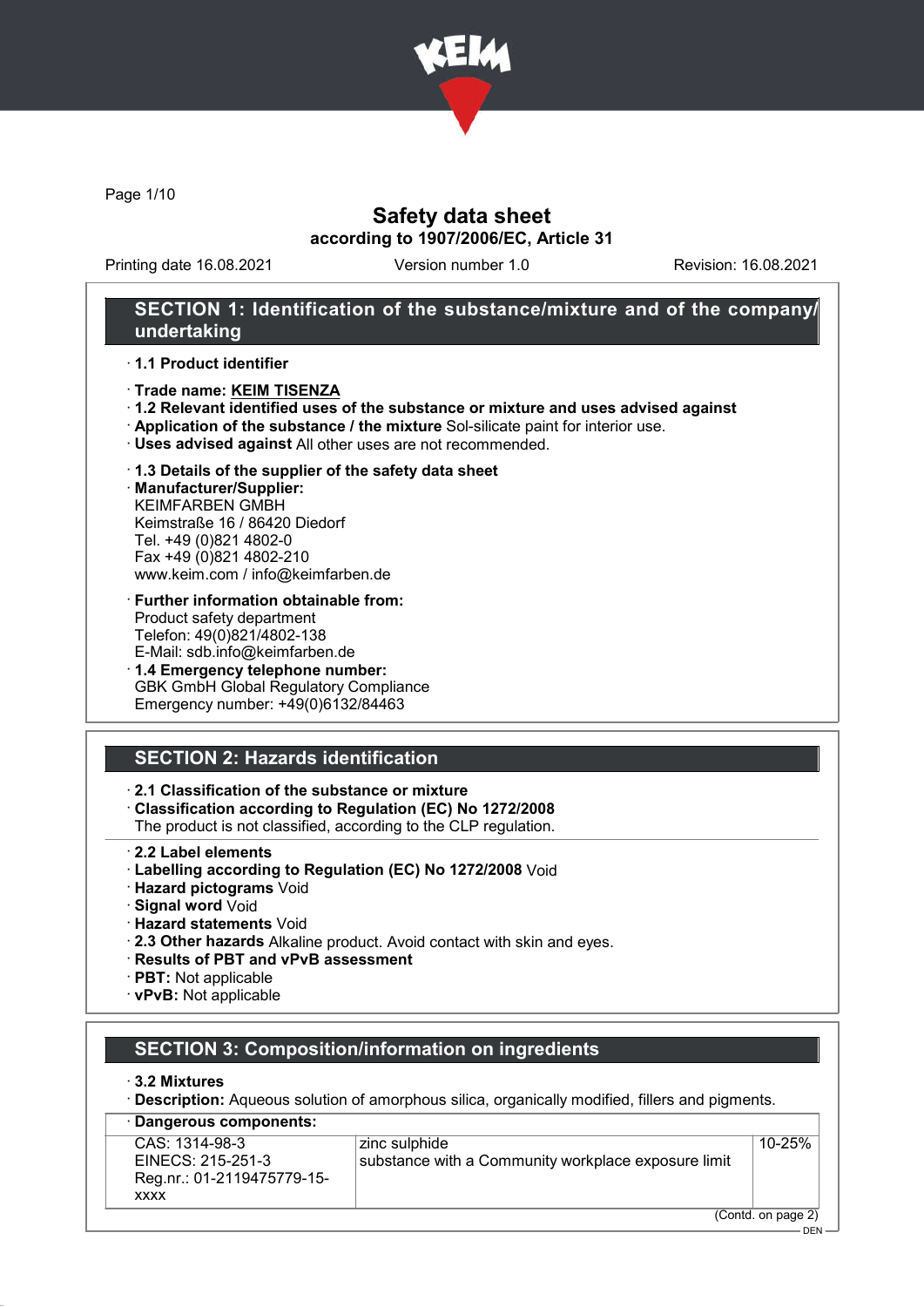

Page 2/10

## Safety data sheet according to 1907/2006/EC, Article 31

Printing date 16.08.2021 Version number 1.0 Revision: 16.08.2021

(Contd. of page 1)

#### Trade name: KEIM TISENZA

· Additional information: For the wording of the listed hazard phrases refer to section 16.

### SECTION 4: First aid measures

- · 4.1 Description of first aid measures
- General information:
- No special measures required.
- When seeing the doctor we suggest to present this safety data sheet.
- · After inhalation: Supply fresh air; consult doctor in case of complaints.
- · After skin contact:

Immediately wash with water and soap and rinse thoroughly.

Do not use solvents or thinners.

- If skin irritation continues, consult a doctor.
- · After eye contact: Rinse opened eye for several minutes under running water. Then consult a doctor.
- · After swallowing: Rinse mouth and throat well with water. Do not induce vomiting; call for medical help immediately.

· 4.2 Most important symptoms and effects, both acute and delayed No further relevant information available.

- · 4.3 Indication of any immediate medical attention and special treatment needed
- No further relevant information available.

### SECTION 5: Firefighting measures

- · 5.1 Extinguishing media
- · Suitable extinguishing agents: Product itself does not burn. Co-ordinate fire-fighting measures to the fire surroundings.
- · 5.2 Special hazards arising from the substance or mixture
- No further relevant information available.
- · 5.3 Advice for firefighters
- · Specila protective equipment: Wear self-contained respiratory protective device.
- · Additional information
- Cool endangered receptacles with water spray.

Dispose of fire debris and contaminated fire fighting water in accordance with official regulations. In case of fire do not breathe smoke, fumes and vapours.

## SECTION 6: Accidental release measures

### · 6.1 Personal precautions, protective equipment and emergency procedures

Ensure adequate ventilation

Avoid contact with skin and eyes.

Particular danger of slipping on leaked/spilled product.

Respect the protection rules (see section 7 a. 8).

(Contd. on page 3) DEN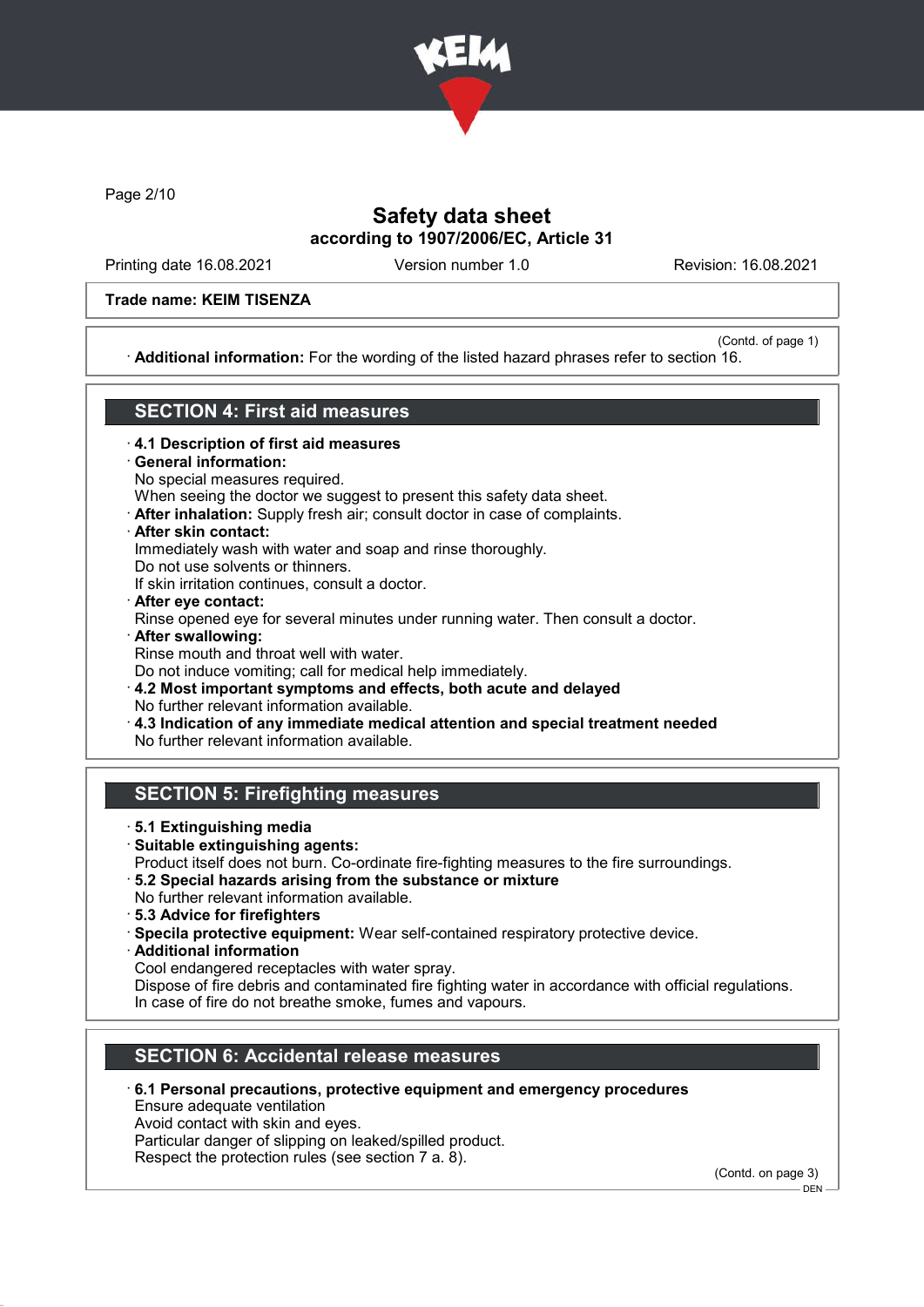

Page 3/10

## Safety data sheet according to 1907/2006/EC, Article 31

Printing date 16.08.2021 Version number 1.0 Revision: 16.08.2021

(Contd. of page 2)

#### Trade name: KEIM TISENZA

#### · 6.2 Environmental precautions:

Do not allow product to reach soil, sewage system or any water course. Follow local governmental rules and regulations.

- · 6.3 Methods and material for containment and cleaning up: Absorb with liquid-binding material (sand, diatomite, acid binders, universal binders, sawdust). Ensure adequate ventilation. Dispose of the material collected according to regulations. Clear contaminated areas thoroughly. 6.4 Reference to other sections
- See Section 7 for information on safe handling. See Section 8 for information on personal protection equipment. See Section 13 for disposal information.

## SECTION 7: Handling and storage

- · 7.1 Precautions for safe handling Keep receptacles tightly sealed. Avoid contact with skin and eyes. Do not inhale aerosols. Ensure good ventilation/exhaustion at the workplace. See item 8 (8.2) for information about suitable protective equipment and technical precautions. Respect the protection rules. · Information about fire - and explosion protection: The product is not flammable. No special measures required. · 7.2 Conditions for safe storage, including any incompatibilities · Storage: · Requirements to be met by storerooms and receptacles: Keep in the original containers in a cool and dry place. Store only in unopened original receptacles. · Information about storage in one common storage facility: Do not store together with acids. · Further information about storage conditions: Store in a cool place.
- Protect from frost.
- Protect from heat and direct sunlight.
- · Storage class: 12
- · 7.3 Specific end use(s) No further relevant information available.

### SECTION 8: Exposure controls/personal protection

- · 8.1 Control parameters
- · Ingredients with limit values that require monitoring at the workplace:

alveoles penetrating component

(Contd. on page 4)

 $-$  DEN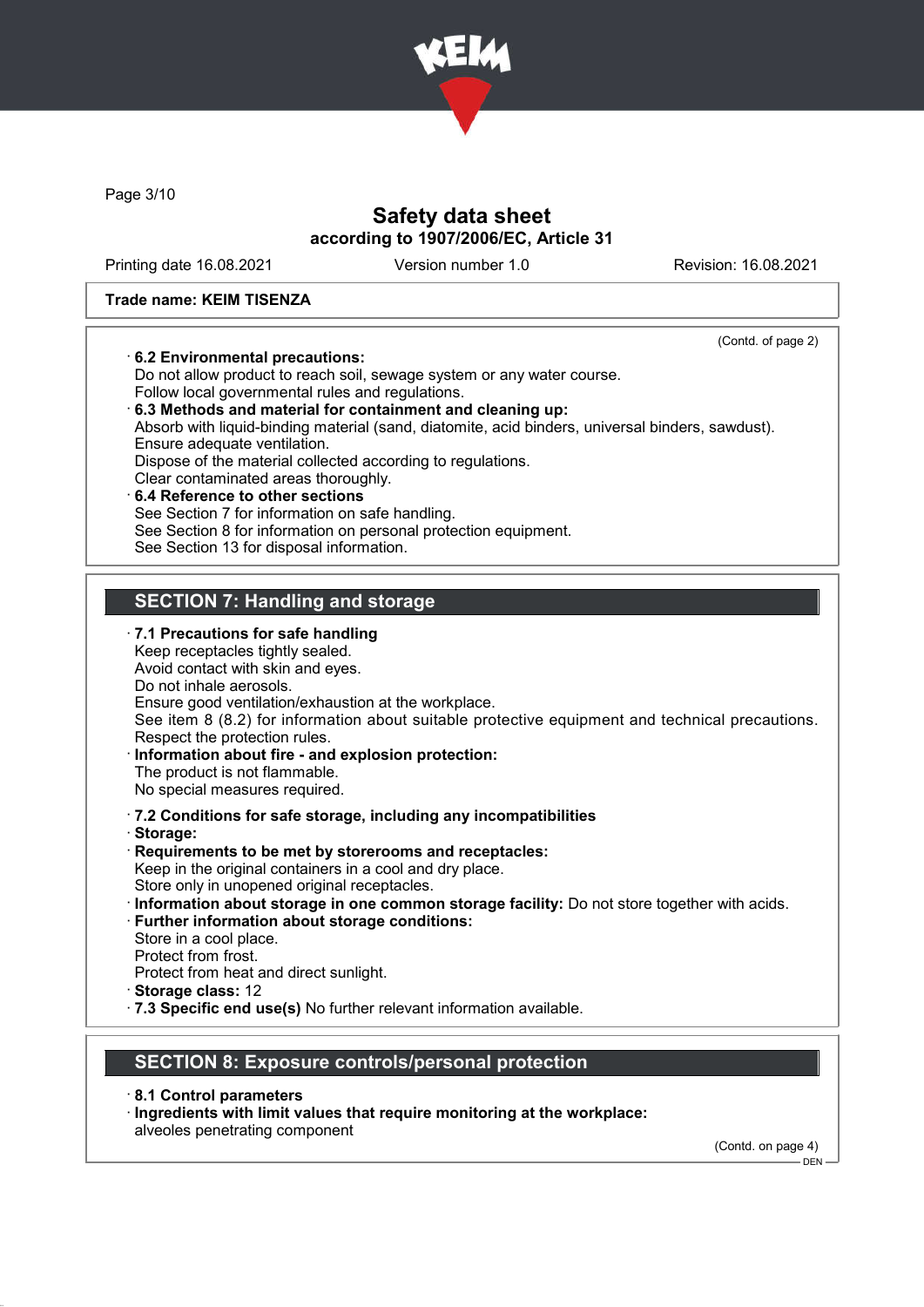

Page 4/10

# Safety data sheet according to 1907/2006/EC, Article 31

Printing date 16.08.2021 Version number 1.0 Revision: 16.08.2021

#### Trade name: KEIM TISENZA

| MAK (Germany) Long-term value: 0.1A* 2E** mg/m <sup>3</sup><br>*alveolengängig; **einatembar<br>14808-60-7 Quartz (SiO2)<br>MAK (Germany) alveolengängige Fraktion<br>Additional information: The lists valid during the making were used as basis.<br>· Individual protection measures, such as personal protective equipment<br>· General protective and hygienic measures:<br>Avoid contact with the eyes and skin.<br>Do not inhale aerosols.<br>Wash hands before breaks and at the end of work.<br>Immediately remove all soiled and contaminated clothing.<br>· Respiratory protection:<br>Use suitable respiratory protective device only when aerosol or mist is formed.<br>Filter: P2<br><b>Hand protection Protective gloves</b><br>· Material of gloves<br>suitable material e.g.:<br>Recommended thickness of the material: $\geq 0.5$ mm<br>Nitrile rubber, NBR<br>Recommended thickness of the material: $\geq 0.4$ mm<br>Butyl rubber, BR<br>Recommended thickness of the material: $\geq 0.7$ mm<br>The selection of the suitable gloves does not only depend on the material, but also on further marks<br>of quality and varies from manufacturer to manufacturer. As the product is a preparation of several<br>substances, the resistance of the glove material can not be calculated in advance and has therefore<br>to be checked prior to the application.<br>Penetration time of glove material<br>Value for the permeation: level $\geq 6$ (480 min)<br>The determined penetration times according to EN 16523-1:2015 are not performed under practical<br>conditions. Therefore a maximum wearing time, which corresponds to 50% of the penetration time,<br>is recommended.<br>The exact break trough time has to be found out by the manufacturer of the protective gloves and<br>has to be observed.<br>· Eye/face protection Tightly sealed goggles<br>· Body protection: Protective work clothing<br><b>Environmental exposure controls</b><br>See Section 12 and 6.2<br>No further relevant information available. |                                   | (Contd. of page 3) |
|-----------------------------------------------------------------------------------------------------------------------------------------------------------------------------------------------------------------------------------------------------------------------------------------------------------------------------------------------------------------------------------------------------------------------------------------------------------------------------------------------------------------------------------------------------------------------------------------------------------------------------------------------------------------------------------------------------------------------------------------------------------------------------------------------------------------------------------------------------------------------------------------------------------------------------------------------------------------------------------------------------------------------------------------------------------------------------------------------------------------------------------------------------------------------------------------------------------------------------------------------------------------------------------------------------------------------------------------------------------------------------------------------------------------------------------------------------------------------------------------------------------------------------------------------------------------------------------------------------------------------------------------------------------------------------------------------------------------------------------------------------------------------------------------------------------------------------------------------------------------------------------------------------------------------------------------------------------------------------------------------------------------------------------------------------|-----------------------------------|--------------------|
|                                                                                                                                                                                                                                                                                                                                                                                                                                                                                                                                                                                                                                                                                                                                                                                                                                                                                                                                                                                                                                                                                                                                                                                                                                                                                                                                                                                                                                                                                                                                                                                                                                                                                                                                                                                                                                                                                                                                                                                                                                                     | 1314-98-3 zinc sulphide           |                    |
|                                                                                                                                                                                                                                                                                                                                                                                                                                                                                                                                                                                                                                                                                                                                                                                                                                                                                                                                                                                                                                                                                                                                                                                                                                                                                                                                                                                                                                                                                                                                                                                                                                                                                                                                                                                                                                                                                                                                                                                                                                                     |                                   |                    |
|                                                                                                                                                                                                                                                                                                                                                                                                                                                                                                                                                                                                                                                                                                                                                                                                                                                                                                                                                                                                                                                                                                                                                                                                                                                                                                                                                                                                                                                                                                                                                                                                                                                                                                                                                                                                                                                                                                                                                                                                                                                     |                                   |                    |
|                                                                                                                                                                                                                                                                                                                                                                                                                                                                                                                                                                                                                                                                                                                                                                                                                                                                                                                                                                                                                                                                                                                                                                                                                                                                                                                                                                                                                                                                                                                                                                                                                                                                                                                                                                                                                                                                                                                                                                                                                                                     |                                   |                    |
|                                                                                                                                                                                                                                                                                                                                                                                                                                                                                                                                                                                                                                                                                                                                                                                                                                                                                                                                                                                                                                                                                                                                                                                                                                                                                                                                                                                                                                                                                                                                                                                                                                                                                                                                                                                                                                                                                                                                                                                                                                                     |                                   |                    |
|                                                                                                                                                                                                                                                                                                                                                                                                                                                                                                                                                                                                                                                                                                                                                                                                                                                                                                                                                                                                                                                                                                                                                                                                                                                                                                                                                                                                                                                                                                                                                                                                                                                                                                                                                                                                                                                                                                                                                                                                                                                     |                                   |                    |
|                                                                                                                                                                                                                                                                                                                                                                                                                                                                                                                                                                                                                                                                                                                                                                                                                                                                                                                                                                                                                                                                                                                                                                                                                                                                                                                                                                                                                                                                                                                                                                                                                                                                                                                                                                                                                                                                                                                                                                                                                                                     | 8.2 Exposure controls             |                    |
|                                                                                                                                                                                                                                                                                                                                                                                                                                                                                                                                                                                                                                                                                                                                                                                                                                                                                                                                                                                                                                                                                                                                                                                                                                                                                                                                                                                                                                                                                                                                                                                                                                                                                                                                                                                                                                                                                                                                                                                                                                                     |                                   |                    |
|                                                                                                                                                                                                                                                                                                                                                                                                                                                                                                                                                                                                                                                                                                                                                                                                                                                                                                                                                                                                                                                                                                                                                                                                                                                                                                                                                                                                                                                                                                                                                                                                                                                                                                                                                                                                                                                                                                                                                                                                                                                     |                                   |                    |
|                                                                                                                                                                                                                                                                                                                                                                                                                                                                                                                                                                                                                                                                                                                                                                                                                                                                                                                                                                                                                                                                                                                                                                                                                                                                                                                                                                                                                                                                                                                                                                                                                                                                                                                                                                                                                                                                                                                                                                                                                                                     |                                   |                    |
|                                                                                                                                                                                                                                                                                                                                                                                                                                                                                                                                                                                                                                                                                                                                                                                                                                                                                                                                                                                                                                                                                                                                                                                                                                                                                                                                                                                                                                                                                                                                                                                                                                                                                                                                                                                                                                                                                                                                                                                                                                                     |                                   |                    |
|                                                                                                                                                                                                                                                                                                                                                                                                                                                                                                                                                                                                                                                                                                                                                                                                                                                                                                                                                                                                                                                                                                                                                                                                                                                                                                                                                                                                                                                                                                                                                                                                                                                                                                                                                                                                                                                                                                                                                                                                                                                     |                                   |                    |
|                                                                                                                                                                                                                                                                                                                                                                                                                                                                                                                                                                                                                                                                                                                                                                                                                                                                                                                                                                                                                                                                                                                                                                                                                                                                                                                                                                                                                                                                                                                                                                                                                                                                                                                                                                                                                                                                                                                                                                                                                                                     |                                   |                    |
|                                                                                                                                                                                                                                                                                                                                                                                                                                                                                                                                                                                                                                                                                                                                                                                                                                                                                                                                                                                                                                                                                                                                                                                                                                                                                                                                                                                                                                                                                                                                                                                                                                                                                                                                                                                                                                                                                                                                                                                                                                                     |                                   |                    |
|                                                                                                                                                                                                                                                                                                                                                                                                                                                                                                                                                                                                                                                                                                                                                                                                                                                                                                                                                                                                                                                                                                                                                                                                                                                                                                                                                                                                                                                                                                                                                                                                                                                                                                                                                                                                                                                                                                                                                                                                                                                     |                                   |                    |
|                                                                                                                                                                                                                                                                                                                                                                                                                                                                                                                                                                                                                                                                                                                                                                                                                                                                                                                                                                                                                                                                                                                                                                                                                                                                                                                                                                                                                                                                                                                                                                                                                                                                                                                                                                                                                                                                                                                                                                                                                                                     |                                   |                    |
|                                                                                                                                                                                                                                                                                                                                                                                                                                                                                                                                                                                                                                                                                                                                                                                                                                                                                                                                                                                                                                                                                                                                                                                                                                                                                                                                                                                                                                                                                                                                                                                                                                                                                                                                                                                                                                                                                                                                                                                                                                                     |                                   |                    |
|                                                                                                                                                                                                                                                                                                                                                                                                                                                                                                                                                                                                                                                                                                                                                                                                                                                                                                                                                                                                                                                                                                                                                                                                                                                                                                                                                                                                                                                                                                                                                                                                                                                                                                                                                                                                                                                                                                                                                                                                                                                     |                                   |                    |
|                                                                                                                                                                                                                                                                                                                                                                                                                                                                                                                                                                                                                                                                                                                                                                                                                                                                                                                                                                                                                                                                                                                                                                                                                                                                                                                                                                                                                                                                                                                                                                                                                                                                                                                                                                                                                                                                                                                                                                                                                                                     | Nitrile impregnated cotton-gloves |                    |
|                                                                                                                                                                                                                                                                                                                                                                                                                                                                                                                                                                                                                                                                                                                                                                                                                                                                                                                                                                                                                                                                                                                                                                                                                                                                                                                                                                                                                                                                                                                                                                                                                                                                                                                                                                                                                                                                                                                                                                                                                                                     |                                   |                    |
|                                                                                                                                                                                                                                                                                                                                                                                                                                                                                                                                                                                                                                                                                                                                                                                                                                                                                                                                                                                                                                                                                                                                                                                                                                                                                                                                                                                                                                                                                                                                                                                                                                                                                                                                                                                                                                                                                                                                                                                                                                                     |                                   |                    |
|                                                                                                                                                                                                                                                                                                                                                                                                                                                                                                                                                                                                                                                                                                                                                                                                                                                                                                                                                                                                                                                                                                                                                                                                                                                                                                                                                                                                                                                                                                                                                                                                                                                                                                                                                                                                                                                                                                                                                                                                                                                     |                                   |                    |
|                                                                                                                                                                                                                                                                                                                                                                                                                                                                                                                                                                                                                                                                                                                                                                                                                                                                                                                                                                                                                                                                                                                                                                                                                                                                                                                                                                                                                                                                                                                                                                                                                                                                                                                                                                                                                                                                                                                                                                                                                                                     |                                   |                    |
|                                                                                                                                                                                                                                                                                                                                                                                                                                                                                                                                                                                                                                                                                                                                                                                                                                                                                                                                                                                                                                                                                                                                                                                                                                                                                                                                                                                                                                                                                                                                                                                                                                                                                                                                                                                                                                                                                                                                                                                                                                                     |                                   |                    |
|                                                                                                                                                                                                                                                                                                                                                                                                                                                                                                                                                                                                                                                                                                                                                                                                                                                                                                                                                                                                                                                                                                                                                                                                                                                                                                                                                                                                                                                                                                                                                                                                                                                                                                                                                                                                                                                                                                                                                                                                                                                     |                                   |                    |
|                                                                                                                                                                                                                                                                                                                                                                                                                                                                                                                                                                                                                                                                                                                                                                                                                                                                                                                                                                                                                                                                                                                                                                                                                                                                                                                                                                                                                                                                                                                                                                                                                                                                                                                                                                                                                                                                                                                                                                                                                                                     |                                   |                    |
|                                                                                                                                                                                                                                                                                                                                                                                                                                                                                                                                                                                                                                                                                                                                                                                                                                                                                                                                                                                                                                                                                                                                                                                                                                                                                                                                                                                                                                                                                                                                                                                                                                                                                                                                                                                                                                                                                                                                                                                                                                                     |                                   |                    |
|                                                                                                                                                                                                                                                                                                                                                                                                                                                                                                                                                                                                                                                                                                                                                                                                                                                                                                                                                                                                                                                                                                                                                                                                                                                                                                                                                                                                                                                                                                                                                                                                                                                                                                                                                                                                                                                                                                                                                                                                                                                     |                                   |                    |
|                                                                                                                                                                                                                                                                                                                                                                                                                                                                                                                                                                                                                                                                                                                                                                                                                                                                                                                                                                                                                                                                                                                                                                                                                                                                                                                                                                                                                                                                                                                                                                                                                                                                                                                                                                                                                                                                                                                                                                                                                                                     |                                   |                    |
|                                                                                                                                                                                                                                                                                                                                                                                                                                                                                                                                                                                                                                                                                                                                                                                                                                                                                                                                                                                                                                                                                                                                                                                                                                                                                                                                                                                                                                                                                                                                                                                                                                                                                                                                                                                                                                                                                                                                                                                                                                                     |                                   |                    |
|                                                                                                                                                                                                                                                                                                                                                                                                                                                                                                                                                                                                                                                                                                                                                                                                                                                                                                                                                                                                                                                                                                                                                                                                                                                                                                                                                                                                                                                                                                                                                                                                                                                                                                                                                                                                                                                                                                                                                                                                                                                     |                                   |                    |
|                                                                                                                                                                                                                                                                                                                                                                                                                                                                                                                                                                                                                                                                                                                                                                                                                                                                                                                                                                                                                                                                                                                                                                                                                                                                                                                                                                                                                                                                                                                                                                                                                                                                                                                                                                                                                                                                                                                                                                                                                                                     |                                   |                    |
|                                                                                                                                                                                                                                                                                                                                                                                                                                                                                                                                                                                                                                                                                                                                                                                                                                                                                                                                                                                                                                                                                                                                                                                                                                                                                                                                                                                                                                                                                                                                                                                                                                                                                                                                                                                                                                                                                                                                                                                                                                                     |                                   |                    |
|                                                                                                                                                                                                                                                                                                                                                                                                                                                                                                                                                                                                                                                                                                                                                                                                                                                                                                                                                                                                                                                                                                                                                                                                                                                                                                                                                                                                                                                                                                                                                                                                                                                                                                                                                                                                                                                                                                                                                                                                                                                     |                                   |                    |
|                                                                                                                                                                                                                                                                                                                                                                                                                                                                                                                                                                                                                                                                                                                                                                                                                                                                                                                                                                                                                                                                                                                                                                                                                                                                                                                                                                                                                                                                                                                                                                                                                                                                                                                                                                                                                                                                                                                                                                                                                                                     |                                   |                    |
|                                                                                                                                                                                                                                                                                                                                                                                                                                                                                                                                                                                                                                                                                                                                                                                                                                                                                                                                                                                                                                                                                                                                                                                                                                                                                                                                                                                                                                                                                                                                                                                                                                                                                                                                                                                                                                                                                                                                                                                                                                                     |                                   |                    |
|                                                                                                                                                                                                                                                                                                                                                                                                                                                                                                                                                                                                                                                                                                                                                                                                                                                                                                                                                                                                                                                                                                                                                                                                                                                                                                                                                                                                                                                                                                                                                                                                                                                                                                                                                                                                                                                                                                                                                                                                                                                     |                                   |                    |
|                                                                                                                                                                                                                                                                                                                                                                                                                                                                                                                                                                                                                                                                                                                                                                                                                                                                                                                                                                                                                                                                                                                                                                                                                                                                                                                                                                                                                                                                                                                                                                                                                                                                                                                                                                                                                                                                                                                                                                                                                                                     |                                   |                    |

(Contd. on page 5)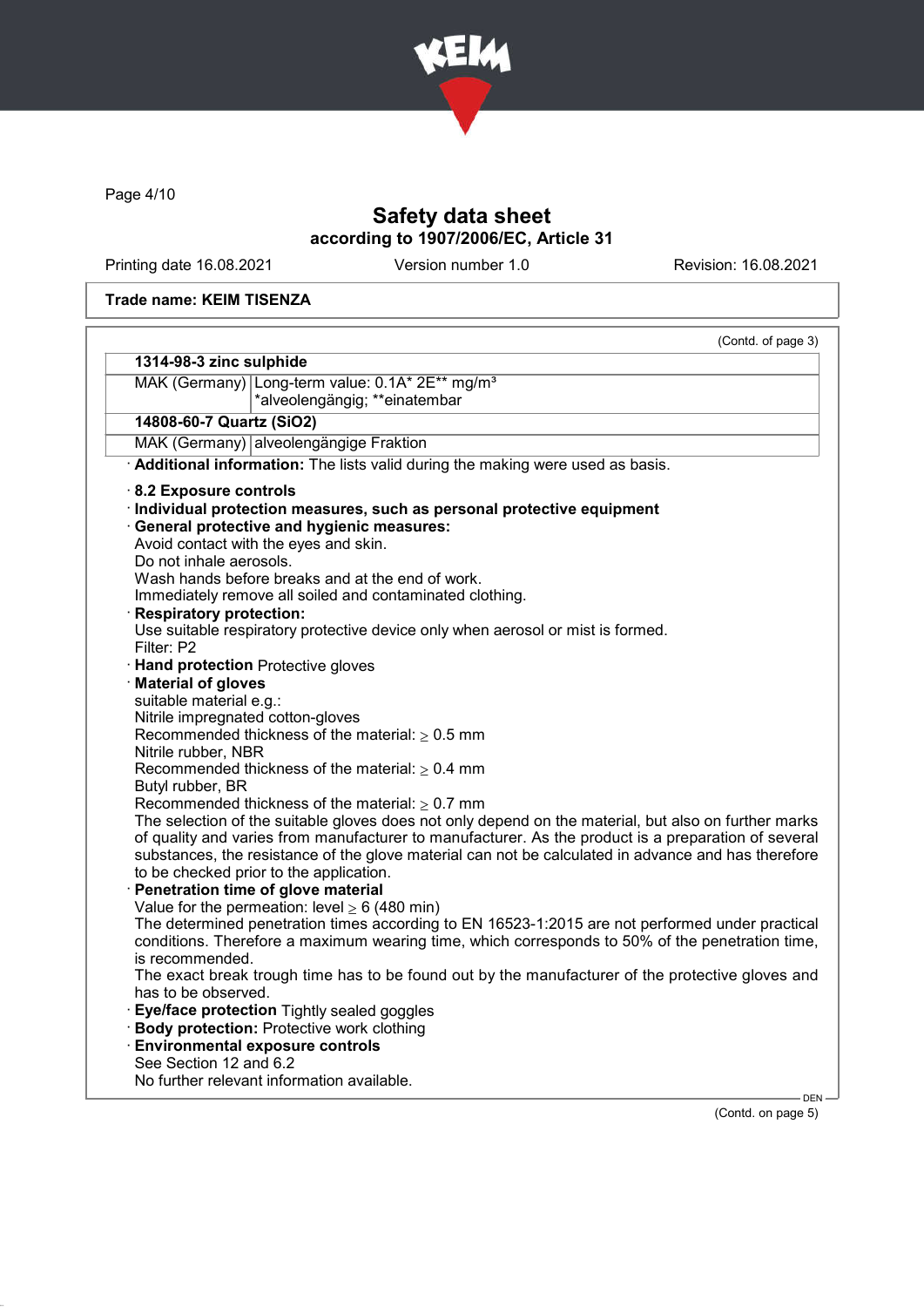

Page 5/10

# Safety data sheet according to 1907/2006/EC, Article 31

Printing date 16.08.2021 Version number 1.0 Revision: 16.08.2021

Trade name: KEIM TISENZA

(Contd. of page 4)

| <b>SECTION 9: Physical and chemical properties</b>        |                                                |  |
|-----------------------------------------------------------|------------------------------------------------|--|
| 9.1 Information on basic physical and chemical properties |                                                |  |
| <b>General Information</b>                                |                                                |  |
| <b>Physical state</b>                                     | Fluid                                          |  |
| · Colour:                                                 | Different, according to colouring.             |  |
| · Odour:                                                  | Odourless                                      |  |
| · Odour threshold:                                        | Not determined                                 |  |
| · Melting point/freezing point:                           | Not determined                                 |  |
| Boiling point or initial boiling point and                |                                                |  |
| boiling range                                             | $~100~^{\circ}$ C                              |  |
| · Flammability                                            | Not applicable                                 |  |
| <b>Lower and upper explosion limit</b>                    |                                                |  |
| · Lower:                                                  | Not applicable                                 |  |
| · Upper:                                                  | Not applicable                                 |  |
| · Flash point:                                            | Not applicable                                 |  |
| · Auto-ignition temperature:                              | Product is not selfigniting.                   |  |
| <b>Decomposition temperature:</b>                         | Not determined                                 |  |
| pH at 20 °C                                               | ~11                                            |  |
| · Viscosity:                                              |                                                |  |
| <b>Kinematic viscosity</b>                                | Not determined                                 |  |
| <b>Dynamic at 20 °C:</b>                                  | 1,500-3,000* mPas                              |  |
| · Solubility                                              |                                                |  |
| · water:                                                  | Fully miscible                                 |  |
| · Partition coefficient n-octanol/water (log              |                                                |  |
| value)                                                    | Not applicable                                 |  |
| · Vapour pressure at 20 °C:                               | $~23$ hPa                                      |  |
| Density and/or relative density                           |                                                |  |
| · Density at 20 °C:                                       | 1.5-1.6* $g/cm3$                               |  |
| · Relative density                                        | Not determined                                 |  |
| · Vapour density                                          | Not applicable.                                |  |
| $\cdot$ 9.2 Other information                             | * The values are for freshly produced material |  |
|                                                           | and may change with the time.                  |  |
| · Appearance:                                             |                                                |  |
| $\cdot$ Form:                                             | Pasty                                          |  |
| · Important information on protection of health           |                                                |  |
| and environment, and on safety.                           |                                                |  |
| · Ignition temperature:                                   | Not determined                                 |  |
| <b>Explosive properties:</b>                              | Product does not present an explosion hazard.  |  |
| <b>Change in condition</b>                                |                                                |  |
| Softening point/range                                     |                                                |  |
| <b>Oxidising properties:</b>                              | Not applicable                                 |  |
| <b>Evaporation rate</b>                                   | Not applicable.                                |  |
| Information with regard to physical hazard                |                                                |  |
| classes                                                   |                                                |  |
| <b>Explosives</b>                                         | Void                                           |  |
|                                                           | (Contd. on page 6)                             |  |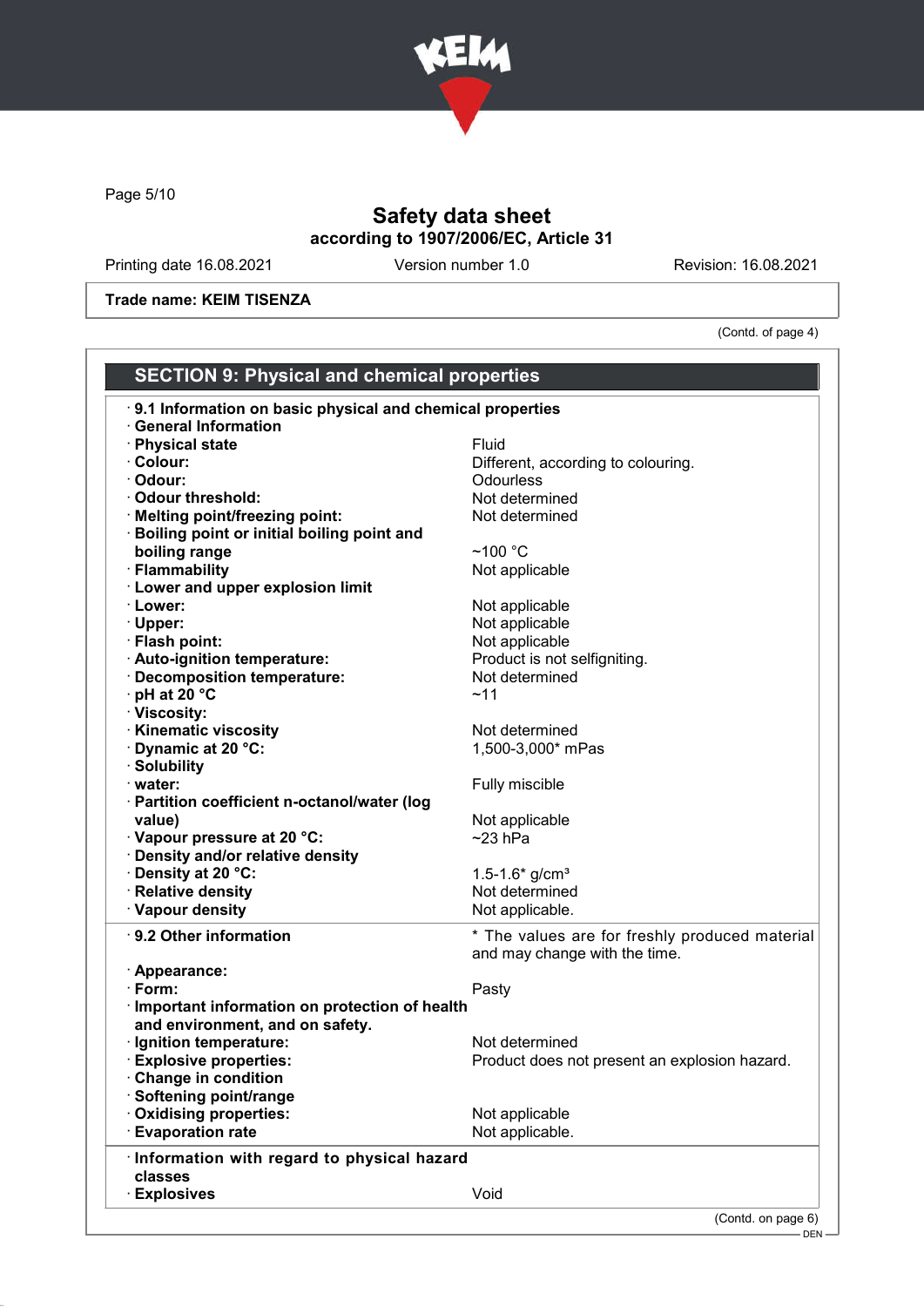

Page 6/10

# Safety data sheet according to 1907/2006/EC, Article 31

Printing date 16.08.2021 Version number 1.0 Revision: 16.08.2021

#### Trade name: KEIM TISENZA

|                                               |      | (Contd. of page 5) |
|-----------------------------------------------|------|--------------------|
| · Flammable gases                             | Void |                    |
| · Aerosols                                    | Void |                    |
| Oxidising gases                               | Void |                    |
| · Gases under pressure                        | Void |                    |
| · Flammable liquids                           | Void |                    |
| · Flammable solids                            | Void |                    |
| $\cdot$ Self-reactive substances and mixtures | Void |                    |
| · Pyrophoric liquids                          | Void |                    |
| · Pyrophoric solids                           | Void |                    |
| · Self-heating substances and mixtures        | Void |                    |
| · Substances and mixtures, which emit         |      |                    |
| flammable gases in contact with water         | Void |                    |
| <b>Oxidising liquids</b>                      | Void |                    |
| · Oxidising solids                            | Void |                    |
| · Organic peroxides                           | Void |                    |
| Corrosive to metals                           | Void |                    |
| · Desensitised explosives                     | Void |                    |

### SECTION 10: Stability and reactivity

- · 10.1 Reactivity No further relevant information available.
- · 10.2 Chemical stability Stable under normal conditions of storage and use.
- · Thermal decomposition / conditions to be avoided:
- No decomposition if used according to specifications.
- · 10.3 Possibility of hazardous reactions No dangerous reactions known.
- · 10.4 Conditions to avoid No further relevant information available.
- · 10.5 Incompatible materials: Acids
- · 10.6 Hazardous decomposition products:

No hazardous decomposition products if stored and handled as prescribed.

## SECTION 11: Toxicological information

· 11.1 Information on hazard classes as defined in Regulation (EC) No 1272/2008 · Acute toxicity Based on available data, the classification criteria are not met.

#### · LD/LC50 values relevant for classification:

#### 1314-98-3 zinc sulphide

- Oral LD50 >15,000 mg/kg (rat) (OECD 401)
- · Skin corrosion/irritation Frequent persistent contact with the skin may cause skin irritation.
- Serious eye damage/irritation In case of longer exposure, irritating effect is possible.
- · during inhalation: Irritant effect possible.
- · during swallowing: Irritant effect possible
- · Respiratory or skin sensitisation Based on available data, the classification criteria are not met.
- · Germ cell mutagenicity Based on available data, the classification criteria are not met.
- · Carcinogenicity Based on available data, the classification criteria are not met.

(Contd. on page 7)

DEN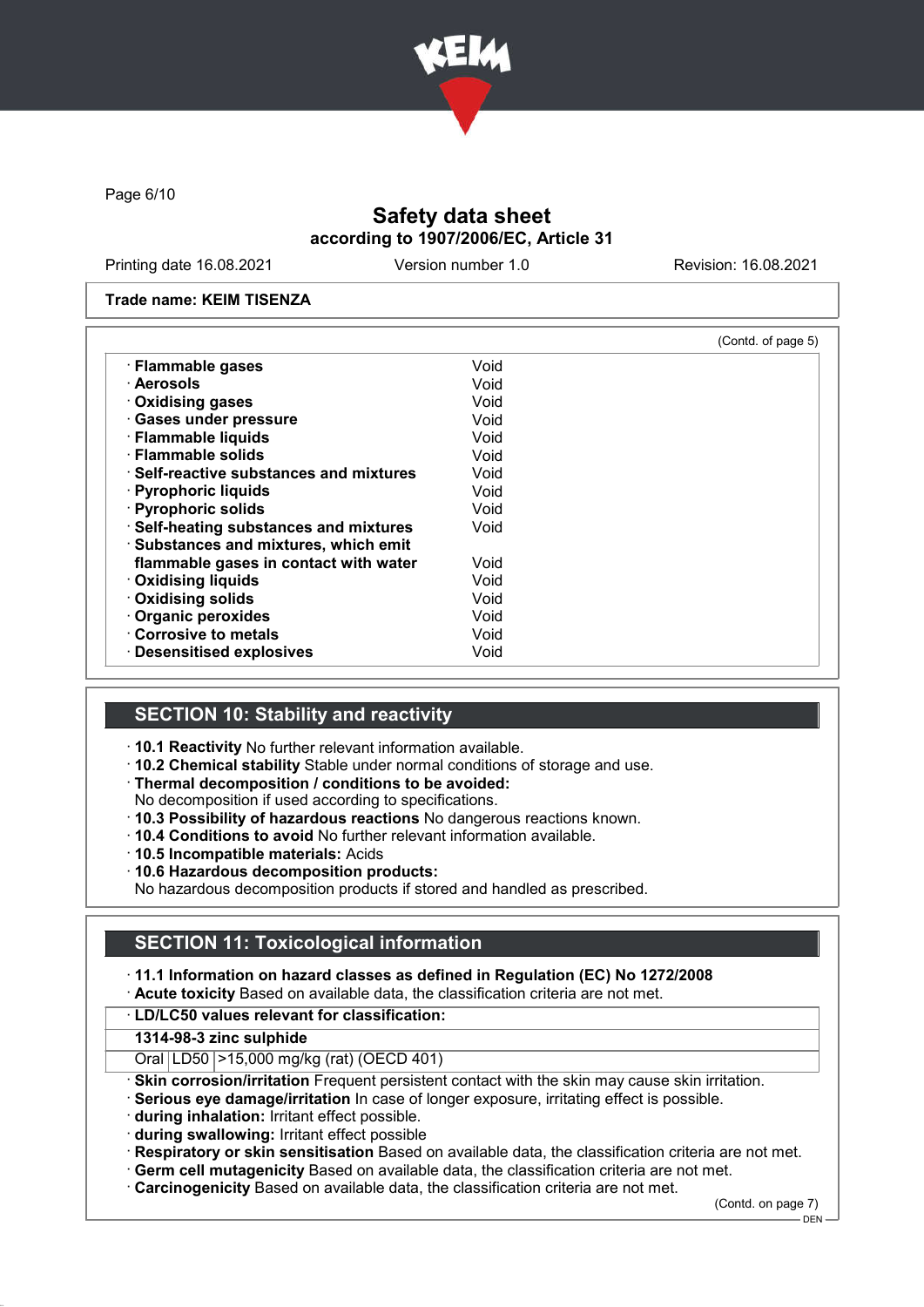

Page 7/10

## Safety data sheet according to 1907/2006/EC, Article 31

Printing date 16.08.2021 Version number 1.0 Revision: 16.08.2021

#### Trade name: KEIM TISENZA

(Contd. of page 6)

- · Reproductive toxicity Based on available data, the classification criteria are not met.
- · STOT-single exposure Based on available data, the classification criteria are not met. · STOT-repeated exposure Based on available data, the classification criteria are not met.
- · Aspiration hazard Based on available data, the classification criteria are not met.
- · Other information (about experimental toxicology):
- Experimental analysis are not available.

The product was not tested. The statements on toxicology have been derived from the properties of the individual components.

- · Subacute to chronic toxicity:
- · CMR effects (carcinogenity, mutagenicity and toxicity for reproduction) Not applicable
- · 11.2 Information on other hazards

#### · Endocrine disrupting properties

None of the ingredients is listed.

#### · 12.1 Toxicity

#### · Aquatic toxicity:

# 1314-98-3 zinc sulphide

EC 50/48h (static) 100 mg/l (daphnia) (OECD 202)

EC 50/96h (static) 100 mg/l (fish) (OECD 203)

EC 50/72 h (static) 100 mg/l (algae) (OECD 202)

· 12.2 Persistence and degradability No further relevant information available.

- · 12.3 Bioaccumulative potential No further relevant information available.
- · 12.4 Mobility in soil No further relevant information available.
- · 12.5 Results of PBT and vPvB assessment
- · PBT: Not applicable
- · vPvB: Not applicable
- · 12.6 Endocrine disrupting properties

The product does not contain substances with endocrine disrupting properties.

- · 12.7 Other adverse effects
- · Additional ecological information:
- · AOX-indication:

Due to the substance of content which do not include organic jointed halogens, the product can not take influence on the AOX-load of the waste water.

- · According to the formulation contains the following heavy metals and compounds from the EU guideline NO. 2006/11/EC:
- The product contains ZnS.

General notes:

Do not allow product to reach ground water, water course or sewage system.

At present there are no ecotoxicological assessments.

The statements on ecotoxicology have been derived from the properties of the individual components.

(Contd. on page 8)

DEN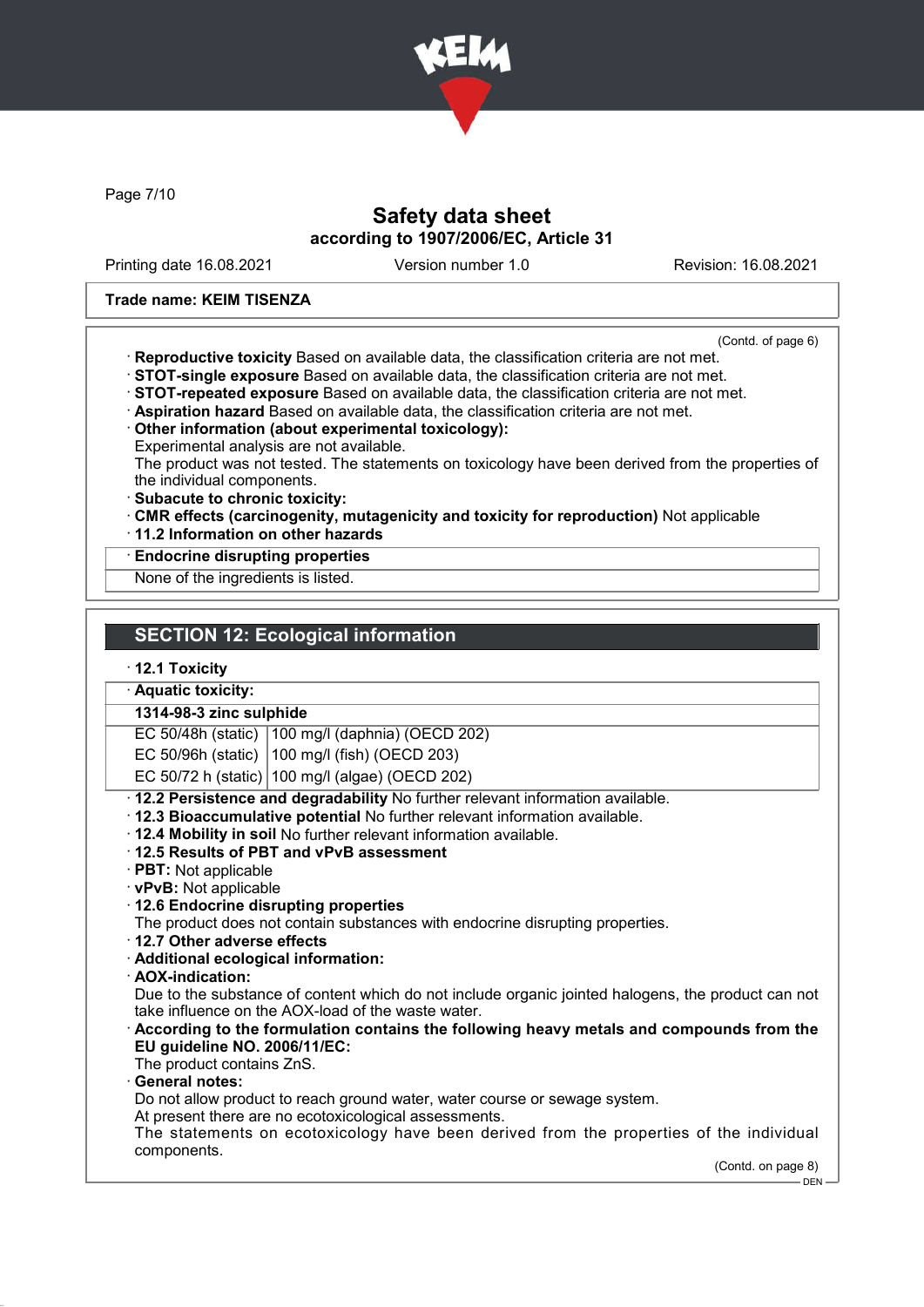

Page 8/10

## Safety data sheet according to 1907/2006/EC, Article 31

Printing date 16.08.2021 Version number 1.0 Revision: 16.08.2021

#### Trade name: KEIM TISENZA

(Contd. of page 7) Water hazard class 1 (German Regulation) (Self-assessment): slightly hazardous for water

### SECTION 13: Disposal considerations

· 13.1 Waste treatment methods

## **Recommendation**

Must not be disposed with household garbage. Do not allow product to reach sewage system. Disposal must be made according to official regulations.

### · European waste catalogue

08 01 12 waste paint and varnish other than those mentioned in 08 01 11

- · Uncleaned packaging:
- · Recommendation: Disposal must be made according to official regulations.
- · Recommended cleansing agents: Water, if necessary with cleansing agents.

|                                                                                          | <b>SECTION 14: Transport information</b>                      |  |  |
|------------------------------------------------------------------------------------------|---------------------------------------------------------------|--|--|
| 14.1 UN number or ID number<br>· ADR, IMDG, IATA                                         | Void                                                          |  |  |
| 14.2 UN proper shipping name<br>· ADR, IMDG, IATA                                        | Void                                                          |  |  |
| 14.3 Transport hazard class(es)                                                          |                                                               |  |  |
| · ADR, IMDG, IATA<br>· Class                                                             | Void                                                          |  |  |
| $\cdot$ 14.4 Packing group<br>· ADR, IMDG, IATA                                          | Void                                                          |  |  |
| 14.5 Environmental hazards:<br>· Marine pollutant:                                       | No.                                                           |  |  |
| 14.6 Special precautions for user                                                        | Not applicable                                                |  |  |
| 14.7 Maritime transport in bulk according to<br><b>IMO instruments</b><br>Not applicable |                                                               |  |  |
| · Transport/Additional information:                                                      | No dangerous good in sense of these transport<br>regulations. |  |  |
| · UN "Model Regulation":                                                                 | Void                                                          |  |  |
|                                                                                          | $DEN -$                                                       |  |  |

(Contd. on page 9)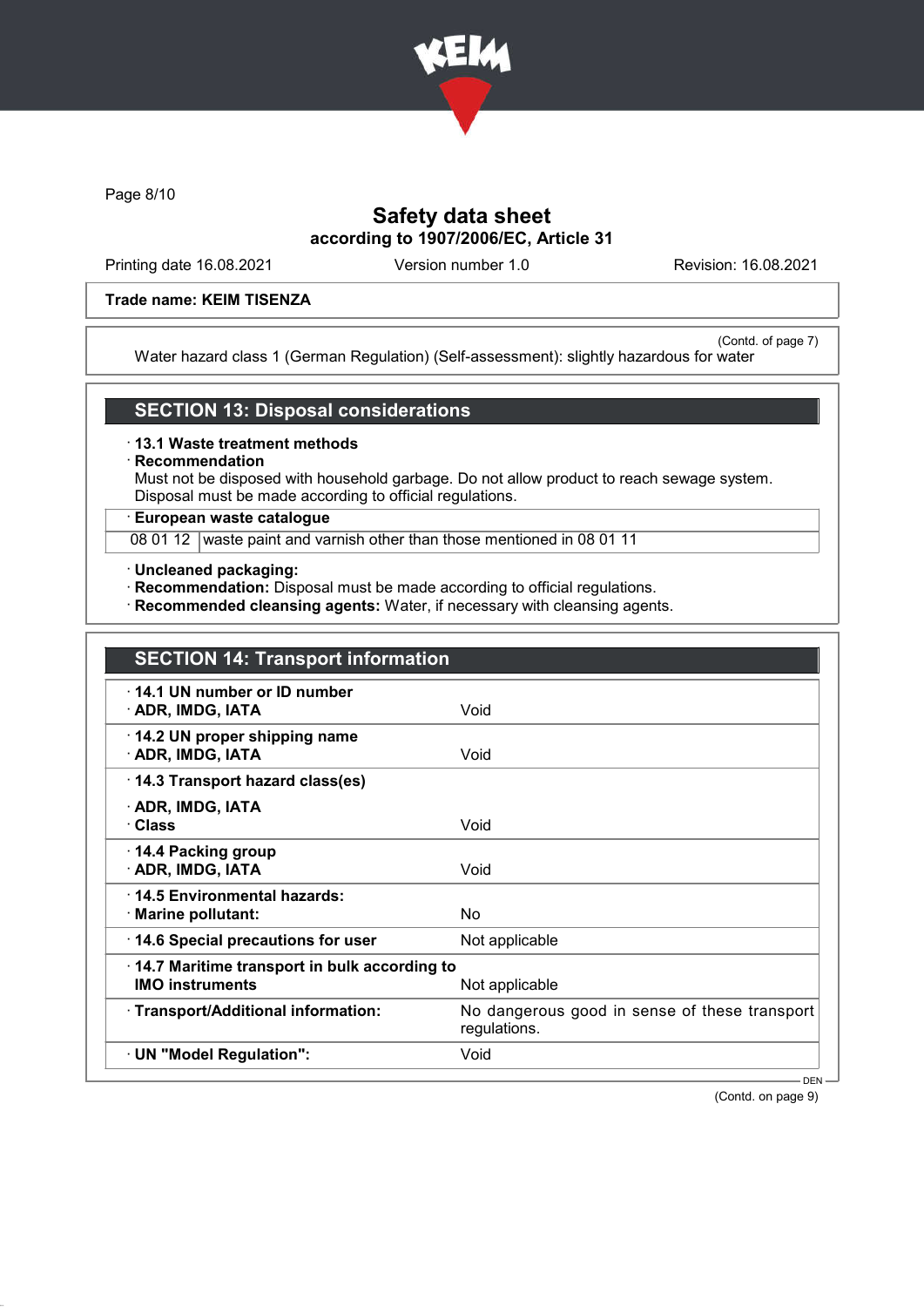

Page 9/10

## Safety data sheet according to 1907/2006/EC, Article 31

Printing date 16.08.2021 Version number 1.0 Revision: 16.08.2021

Trade name: KEIM TISENZA

(Contd. of page 8)

### SECTION 15: Regulatory information

- · 15.1 Safety, health and environmental regulations/legislation specific for the substance or mixture
- · Labelling according to Regulation (EC) No 1272/2008
- For information on labelling please refer to section 2 of this document.
- · Directive 2012/18/EU
- · Named dangerous substances ANNEX I None of the ingredients is listed.
- · LIST OF SUBSTANCES SUBJECT TO AUTHORISATION (ANNEX XIV)

None of the ingredients is listed.

DIRECTIVE 2011/65/EU on the restriction of the use of certain hazardous substances in electrical and electronic equipment – Annex II

None of the ingredients is listed.

**REGULATION (EU) 2019/1148** 

Annex I - RESTRICTED EXPLOSIVES PRECURSORS (Upper limit value for the purpose of licensing under Article 5(3))

None of the ingredients is listed.

Annex II - REPORTABLE EXPLOSIVES PRECURSORS

None of the ingredients is listed.

· National regulations:

- · Waterhazard class: Water hazard class 1 (Self-assessment): slightly hazardous for water.
- · Other regulations, limitations and prohibitive regulations
- · Substances of very high concern (SVHC) according to REACH, Article 57 Not applicable
- · Product-Code/Giscode: BSW10
- · 15.2 Chemical safety assessment: A Chemical Safety Assessment has not been carried out.

# SECTION 16: Other information

This information is based on our present knowledge. However, this shall not constitute a guarantee for any specific product features and shall not establish a legally valid contractual relationship.

· Department issuing SDS: KEIMFARBEN Germany, Product safety department · Abbreviations and acronyms: ADR: Accord relatif au transport international des marchandises dangereuses par route (European Agreement Concerning the International Carriage of Dangerous Goods by Road) IMDG: International Maritime Code for Dangerous Goods IATA: International Air Transport Association GHS: Globally Harmonised System of Classification and Labelling of Chemicals EINECS: European Inventory of Existing Commercial Chemical Substances ELINCS: European List of Notified Chemical Substances CAS: Chemical Abstracts Service (division of the American Chemical Society) TRGS: Technische Regeln für Gefahrstoffe (Technical Rules for Dangerous Substances, BAuA, Germany) LC50: Lethal concentration, 50 percent LD50: Lethal dose, 50 percent PBT: Persistent, Bioaccumulative and Toxic SVHC: Substances of Very High Concern

(Contd. on page 10)